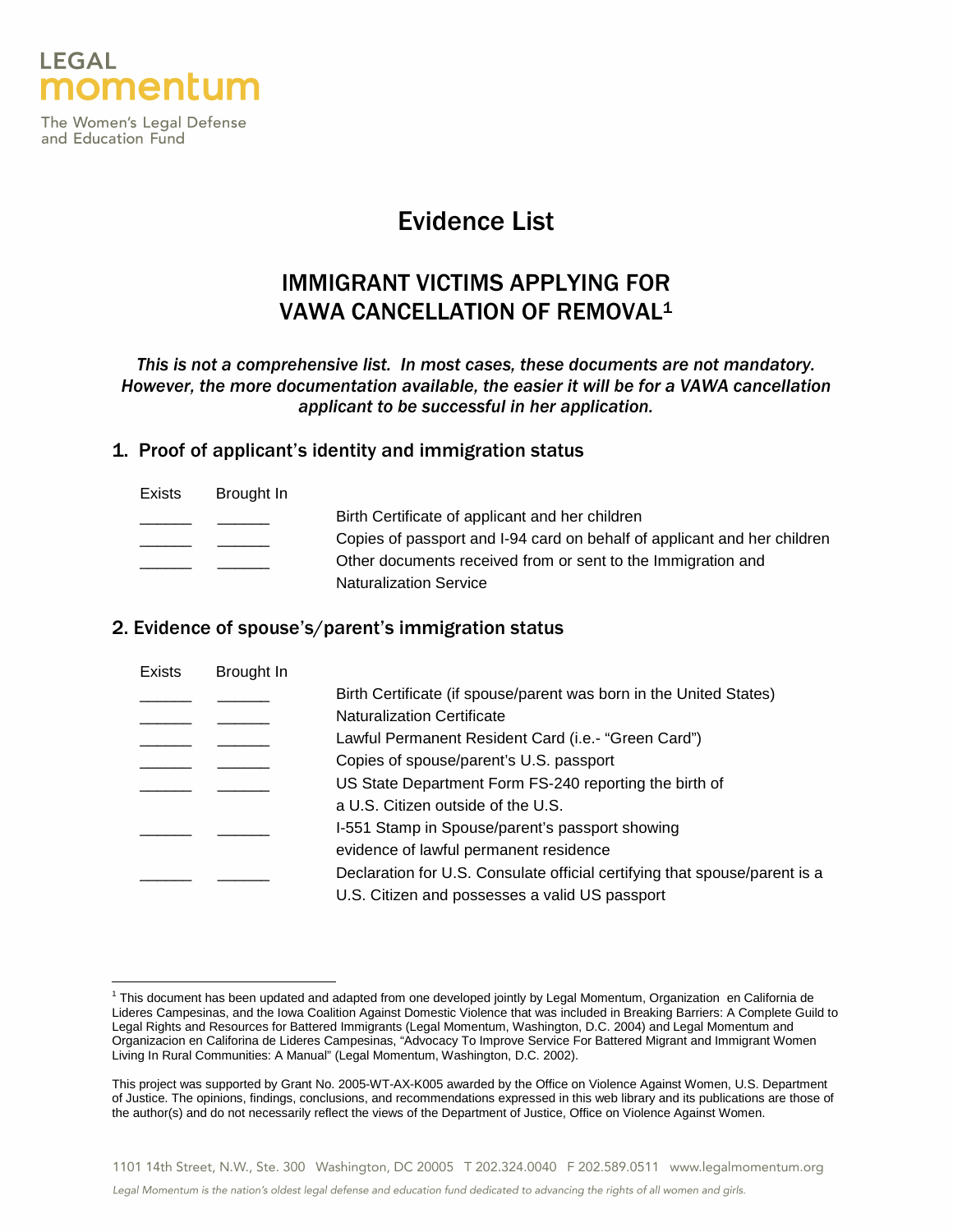## 3. Evidence of the marital relationship<sup>2</sup>

Exists Brought In

Marriage Certificate.

# 4. Termination of previous marriages

| Exists | Brought In |                                              |
|--------|------------|----------------------------------------------|
|        |            | Divorce decree/ Final order of divorce       |
|        |            | Annulment decree                             |
|        |            | Death certificate of deceased abusive spouse |
|        |            |                                              |

## 5. Proof of good faith marriage

| <b>Exists</b> | Brought In |                                                                             |
|---------------|------------|-----------------------------------------------------------------------------|
|               |            | Marriage Certificate                                                        |
|               |            | Affidavit from the official who conducted the wedding ceremony              |
|               |            | Birth Certificates of children born or the marriage                         |
|               |            | Affidavit from the applicant recounting the story of the                    |
|               |            | engagement and wedding ceremony, include stories about the                  |
|               |            | home and experiences the two shared                                         |
|               |            | Photographs of the wedding, vacations and other experiences the             |
|               |            | two shared before and after the wedding                                     |
|               |            | Correspondence including love letters                                       |
|               |            | Cards or letters from the abusive spouse to the applicant's family          |
|               |            | Names, addresses, telephone numbers of people that knew the applicant       |
|               |            | and the abusive spouse as a couple                                          |
|               |            | Letters from the applicant's employer or health care provider               |
|               |            | asserting that the applicant changed her name after the wedding             |
|               |            | Forms of identification (driver's license) indicating the change in         |
|               |            | applicant's surname after the wedding                                       |
|               |            | Police, court, medical, school or any other documents that provide          |
|               |            | information reflecting that the applicant and the abuser are or have        |
|               |            | been a married couple and the time period they resided together.            |
|               |            | Signed affidavits from landlords, neighbors, friends, attesting to the fact |
|               |            | that the parties reside or resided together.                                |
|               |            | Insurance policy statements including names of parties and children         |
|               |            | covered type of coverage (auto, health, life insurance).                    |
|               |            | Copies of jointly filed tax forms during the marriage                       |
|               |            | Bank statements with both the applicant's and the abusive                   |
|               |            | spouse's names                                                              |
|               |            | Copies of the housing lease with both the applicant's and the               |
|               |            | abusive spouse's names                                                      |
|               |            |                                                                             |

 2 Needed for abused spouses and for abused step-children (evidence of marriage between non-abusive immigrant parent and abusive citizen step-parent).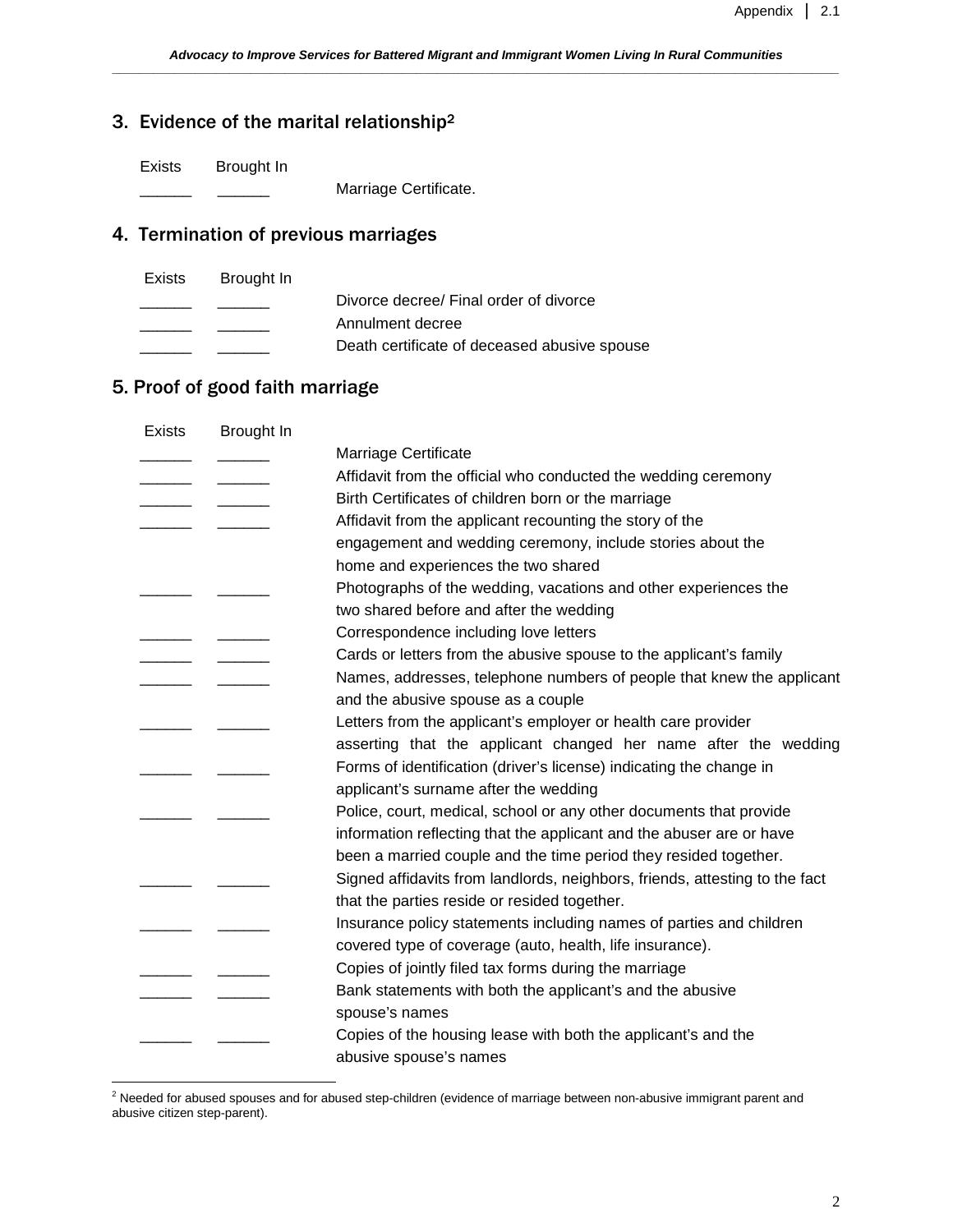|  | Mail addressed to both individuals as a couple                          |
|--|-------------------------------------------------------------------------|
|  | Proof of vacations taken together (copies of plane tickets showing they |
|  | traveled together and sat together, photographs, receipts)              |
|  | Receipts or payments from large jointly purchased items (cars,          |
|  | house, household appliances, etc.)                                      |
|  | Copies of joint membership applications (gym, pool, other               |
|  | organizations)                                                          |
|  | Automobile registration for jointly owned vehicles                      |
|  | Statements from friends, neighbors or family members, etc.              |
|  | Copies of utility bills—gas, telephone, electricity, water, etc.        |
|  | Academic bills or records naming the applicant and abusive              |
|  | spouse as the children's parents                                        |
|  | Children's medical bills naming the applicant and the                   |
|  | abusive spouse as the parents                                           |
|  |                                                                         |

6. If abusive spouse has died within the last two years, the following is required:

\_\_\_\_\_\_ \_\_\_\_\_\_ Death Certificate

7. If the applicant has divorced her abusive spouse within the last two years, the following is required:

| <b>Exists</b> | Brought In |                                                                      |
|---------------|------------|----------------------------------------------------------------------|
|               |            | Final Declaration of Divorce demonstrating the date of final divorce |
|               |            | Copies of the relevant law that the criminal activity has violated   |
|               |            | Copies of any arrest warrants                                        |
|               |            | Copies of any complaint reports                                      |
|               |            | Copies of any police reports                                         |
|               |            | Copies of any domestic violence incident report                      |
|               |            | Affidavit of the pertinent law enforcement officer regarding the     |
|               |            | nature of the criminal activity                                      |

8. If the abusive spouse is engaged in a bigamous relationship, the following is required:

| <b>Exists</b> | Brought In |                                                             |
|---------------|------------|-------------------------------------------------------------|
|               |            | Marriage Certificate                                        |
|               |            | Copies of the application for the marriage license          |
|               |            | Photographs of the wedding ceremony                         |
|               |            | Affidavit signed by the witnesses present at the            |
|               |            | wedding ceremony                                            |
|               |            | Affidavit signed by the self-petitioner indicating          |
|               |            | why she believed that she was legally married to the abuser |
|               |            |                                                             |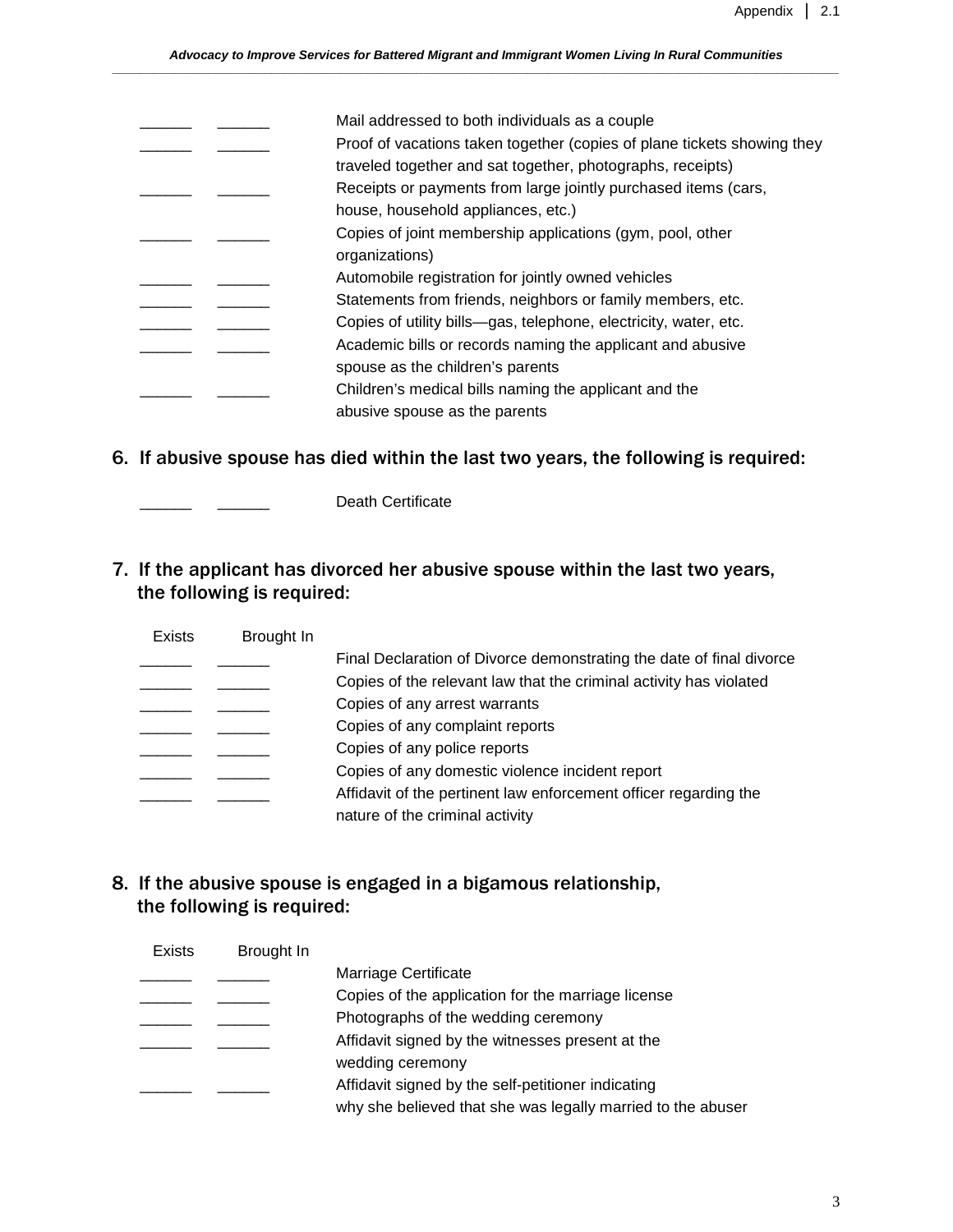and that to the best of her knowledge the wedding was legal

## 9. Proof of parent child relationship

## 10. Proof of residence with abusive spouse/former spouse

| <b>Exists</b> | Brought In |                                                                            |
|---------------|------------|----------------------------------------------------------------------------|
|               |            | Birth certificates of children born both in the United States              |
|               |            | and/or in other countries                                                  |
|               |            | Family photographs with family members together                            |
|               |            | Cards or letters mailed to the petitioner at the residence shared with the |
|               |            | abuser (including cancelled postmarks)                                     |
|               |            | Cards or letters mailed to the abuser at the residence shared with the     |
|               |            | Petitioner (including cancelled postmarks).                                |
|               |            | Testimony or statements from family friends, landlords, neighbors who      |
|               |            | knew the family when they lived together. Include names, telephone         |
|               |            | numbers, and addresses of people that knew the couple                      |
|               |            | Copies of tax forms                                                        |
|               |            | U.S. legal documents with both of the names of the petitioner              |
|               |            | and the abuser                                                             |
|               |            | Documents that indicate the names of the abuser and self-                  |
|               |            | petitioner: employment, school registration, or                            |
|               |            | children's school records                                                  |
|               |            | Mail including both the names of the self-petitioner                       |
|               |            | and abuser                                                                 |
|               |            | Mail separately addressed to the petitioner and the abuser,                |
|               |            | received on the same day and to the same address                           |
|               |            | Mortgage payments, rental contracts, receipts from rent payment            |
|               |            | and related documents                                                      |
|               |            | Utility bills                                                              |
|               |            | Medical documents or medical bills                                         |
|               |            | Car insurance, health or life insurance that include both names            |
|               |            | Credit card bills                                                          |
|               |            | <b>Bank statements</b>                                                     |
|               |            | Rental agreements, property deeds, or lease agreements                     |
|               |            | indicating jointly owned property                                          |
|               |            | Any correspondence in both names (magazines, newsletters)                  |

### 11. Proof of battering or extreme cruelty

#### Exists Brought In

Personal Statement-Using the wheel of power and control describe specific examples in each section if possible. You must prove that you are a victim of violence. Most importantly there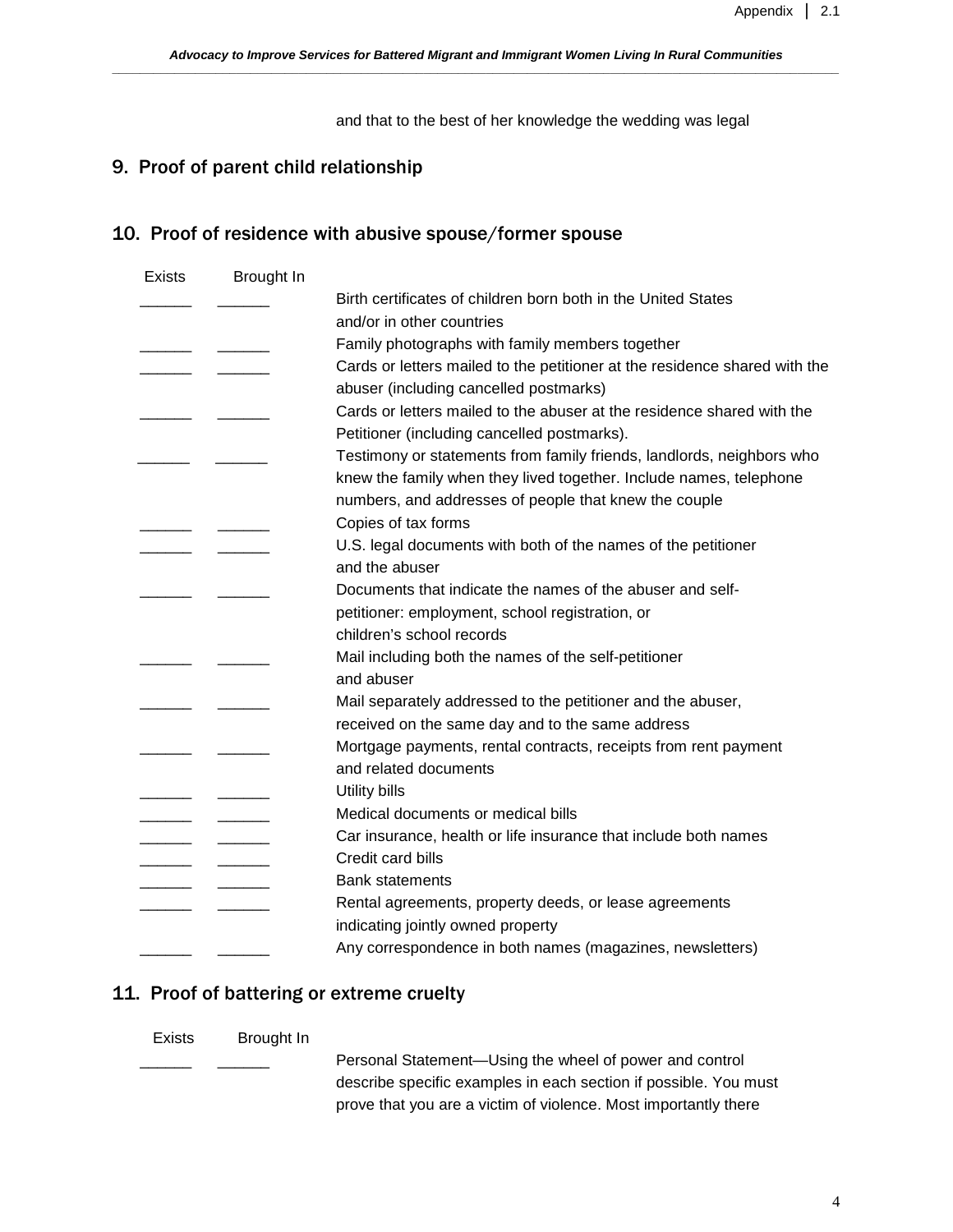|  | need be proof that the abuser took advantage of your legal<br>status in order to isolate, abuse, control, and assert power over |
|--|---------------------------------------------------------------------------------------------------------------------------------|
|  | the petitioner. The statement is an opportunity to establish your                                                               |
|  | credibility and sincerity. The statement should explain why you                                                                 |
|  | need assistance and should gain the sympathy of the reader                                                                      |
|  | Police reports and documented police visits to the residence                                                                    |
|  | Copies of phones bills indicating phone calls made by the                                                                       |
|  | petitioner                                                                                                                      |
|  | Official protection order or restraining orders obtained in any                                                                 |
|  | U.S. state                                                                                                                      |
|  | Letters of support from priests, teachers, or friends                                                                           |
|  | from work                                                                                                                       |
|  | Medical reports or psychological examinations                                                                                   |
|  | Statements from witnesses of the abuse or people who knew                                                                       |
|  | or learned of any form of abusive behavior. (children, neighbors,                                                               |
|  | family members, friends, etc.)                                                                                                  |
|  | Photographs of the inflicted wounds taken by the petitioner or                                                                  |
|  | any other person (lawyer, social worker, or police officer).                                                                    |
|  | The abusive spouse/parent/over 21 year old citizen child's criminal                                                             |
|  | documenting criminal conviction for aggression,<br>record<br>property                                                           |
|  | destruction or other acts of domestic violence                                                                                  |
|  | Records from shelters or affidavits stating the date when                                                                       |
|  | petitioner entered the shelter and an account of the events that                                                                |
|  | lead to seeking the refuge                                                                                                      |
|  | Damaged items or photographs of damaged items (clothes,                                                                         |
|  | telephones, etc.)                                                                                                               |
|  | Any document, report or affidavit signed by a police officer,                                                                   |
|  | judge, social worker or service provider                                                                                        |
|  | Court orders regarding custody, visitation rights or child care                                                                 |
|  | Criminal court records for fiscal citations or indictment for                                                                   |
|  | domestic violence                                                                                                               |
|  | Medical records for treatment sought due to domestic violence,                                                                  |
|  | records of previously existing medical condition                                                                                |

### 12. Good moral character

| <b>Exists</b> | Brought In |                                                                     |
|---------------|------------|---------------------------------------------------------------------|
|               |            | Statement of self-petitioner                                        |
|               |            | Local or state police clearance records from the past three years   |
|               |            | of every city the petitioner has lived in for more than six months. |
|               |            | Fingerprints (may be used as an alternative to the above; should be |
|               |            | taken at an official DHS location).                                 |

The following additional forms of evidence may also submitted. However, this is in addition to the evidence listed above.

Statements from friends, family members, Church members or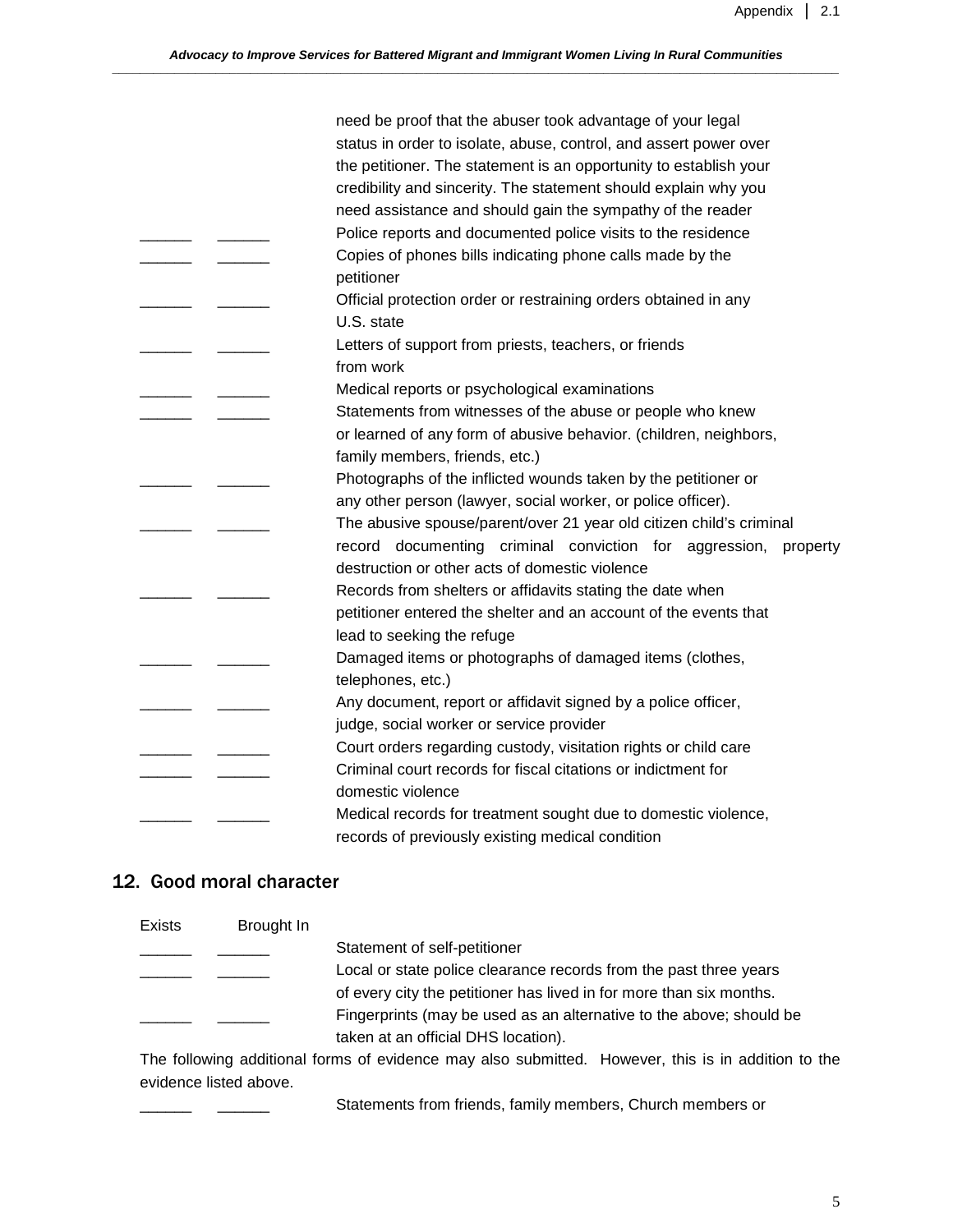| religious leaders, employer, etc. affirming that the applicant is a |
|---------------------------------------------------------------------|
| good person, mother, friend, employee, etc.                         |
| A letter from the applicant's instructor if she is taking English   |
| lessons; include any awards or certificates received.               |
| Documents from teachers at the applicant's children's               |
| school, affirming that you are a good mother and if you volunteer   |
| your time at the school.                                            |

### **13. Dependent Children To Be Included in the Victims VAWA Self-Petition**

Birth certificates of the petitioner's children who are not U.S. citizens or lawful permanent residents

### **14. EXTREME HARDSHIP<sup>3</sup>**

<u>.</u>

Below is a list of factors to establish extreme hardship, but this is by no means an exhaustive list.

### **TRADITIONAL FACTORS OF EXTREME HARDSHIP**

#### **DOCUMENTS TO PROVE HER CONNECTION TO THE UNITED STATES**

| Exists | Brought In |                                                                                     |
|--------|------------|-------------------------------------------------------------------------------------|
|        |            | Documentation or Information about Her Age (this may include a                      |
|        |            | copy of her birth certificate, an affidavit of birth, or another                    |
|        |            | official document containing her date of birth)                                     |
|        |            | Documentation or Information Establishing the Length of Time                        |
|        |            | She Has Resided in the United States (for example a stamped passport, an            |
|        |            | expired visa, tax returns, employment stubs, mortgage or leases, etc.) <sup>4</sup> |
|        |            | Documentation or Information about Her Relatives Who Lawfully                       |
|        |            | Reside in the United States (except for her children do not                         |

 $3$  Extreme hardship is a balancing test, balancing the hardship that would result to the battered immigrant if she were to be deported against DHS' interest in deporting her because of an immigration violation. The immigration judge determines if the hardship to the immigrant is so extreme, she should not be deported to her home county, but instead be able to obtain lawful permanent residence to remain in the United States.

The battered immigrant has the burden to give enough evidence to prove she would face extreme hardship if deported to her home country. However if the battered immigrant victim is also a NACARA applicant, the presumption is that extreme hardship is established and DHS must prove otherwise. See 8 C.F.R 240.64(d). The battered immigrant may present 'any credible evidence,' which includes both primary and secondary documents and affidavits. This standard recognizes the fact that it is difficult for her to obtain primary documents because her abuser may have hid or destroyed them as part of the abuse he perpetrated against her. However, more weight will be given to primary documents. Any assertions should be supported by documentation or affidavits. Each case is evaluated on an individual basis after a review of all the evidence and circumstances particular to her case. A factor does not have to be unique to a particular person. One factor alone may not be determinative of extreme hardship, but in conjunction with other factors it may be established. For instance, extreme hardship is 'more than mere economic deprivation.' Please also note, although establishing battery or subjection to extreme cruelty is required for a VAWA self-petition, it is not dispositive of a finding of extreme hardship. However establishing battery or subjection to extreme cruelty is typically strong evidence supporting extreme hardship.

<sup>4</sup> If she entered the United States at an early age, residence during her critical 'formal years' may be important.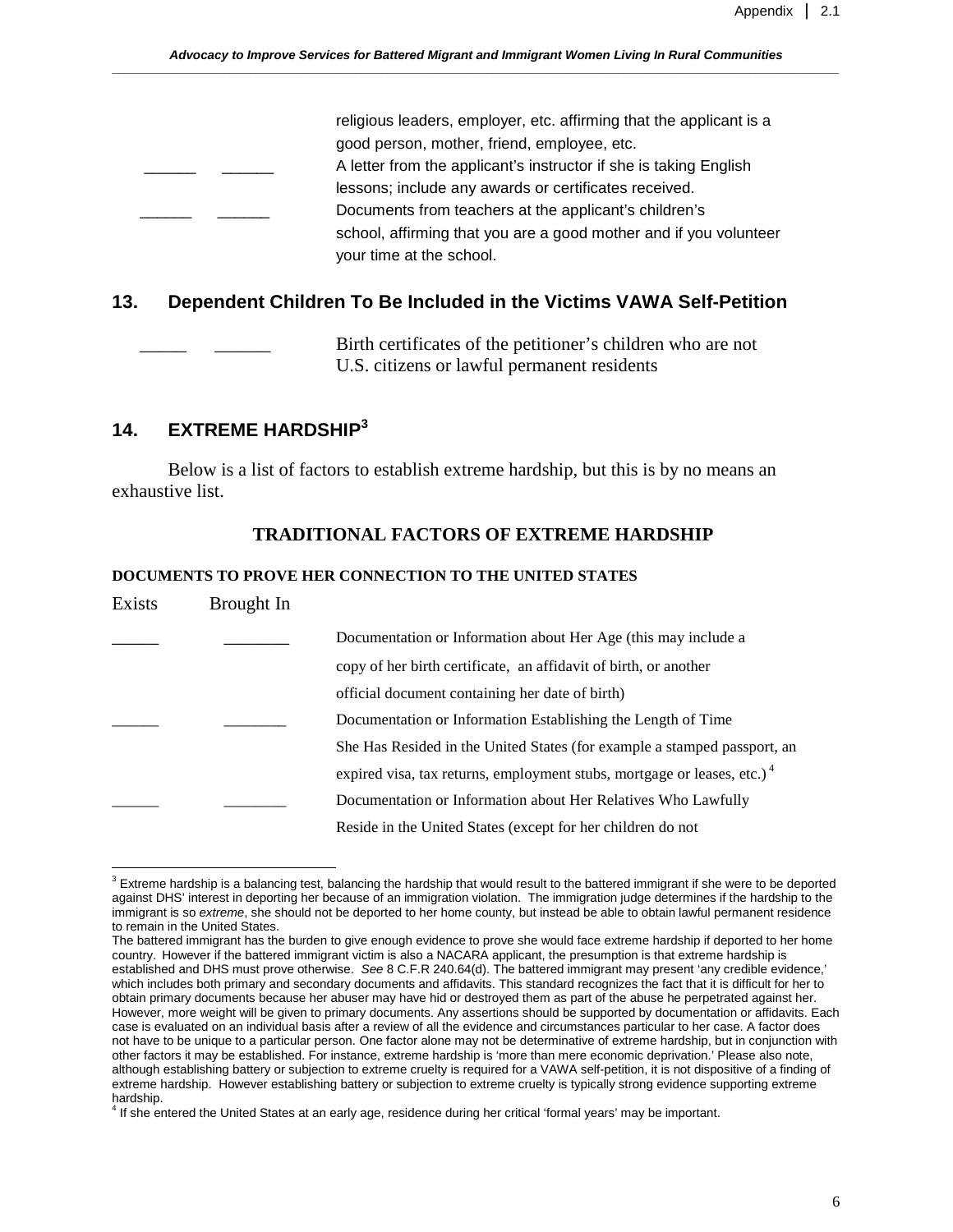|  | include family members who are undocumented) <sup>5</sup>      |
|--|----------------------------------------------------------------|
|  | Documentation or Information about Her and Her Children's      |
|  | Support System in the United States                            |
|  | Documentation or Information about the Necessity of Family     |
|  | Support for Survivors of Domestic Violence                     |
|  | Documentation or Information about Family Unification as a     |
|  | Primary Goal of Immigration Law                                |
|  | Documentation or Information about Participation in Community, |
|  | Civic, or Religious Organizations                              |
|  | Documentation or Information about Honorable Military Service  |
|  | Affidavits from Friends, Family, Neighbors, Co-Workers, or     |
|  | Community Members About Her Character and Connection to        |
|  | Community                                                      |
|  | Documents or Information about Her Having Helped, Helping, or  |
|  | that She Will be Helpful in the Future to Any Investigation or |
|  | Prosecution of Her Abuser                                      |
|  | Documentation or Information about Ownership or Investment in  |
|  | <b>Any United States Businesses</b>                            |

## **DOCUMENTS TO ESTABLISH ANY ADVERSE EFFECTS OF UPON HER WHICH WOULD RESULT IF SHE WERE DEPORTATED TO HER HOME COUNTRY**

| Exists | Brought In |                                                                                    |
|--------|------------|------------------------------------------------------------------------------------|
|        |            | Documentation or Information on the Economic and                                   |
|        |            | Political Conditions in Her Home Country <sup>6</sup> (this should                 |
|        |            | include information about widespread abuse of women and                            |
|        |            | children, domestic violence, poverty, civil war, or other human                    |
|        |            | rights abuses)                                                                     |
|        |            | Documentation or Information about Her Ability to Secure                           |
|        |            | Adequate Employment in Her Home Country (this should include                       |
|        |            | her age, education, skills, availability of employment for which she is qualified, |
|        |            | her lack of language skills in her native language, disabilities affecting         |
|        |            | employment and if her status as a woman or divorcee precludes her from             |
|        |            | employment)                                                                        |
|        |            | Documentation or Information About Any Educational                                 |

 5 If she has United States citizen children, this alone will not constitute extreme hardship. See Matter of Kim, 15 I & N Dec. 88 (BIA

<sup>1974).&</sup>lt;br><sup>6</sup> Good sources of this information might include: Department of State Country Reports on Human Rights Practices, CIA World Factbook, Human Rights Documentation Exchange, research centers associated with Universities, periodicals, or Non-Governmental Organizations documenting abuses.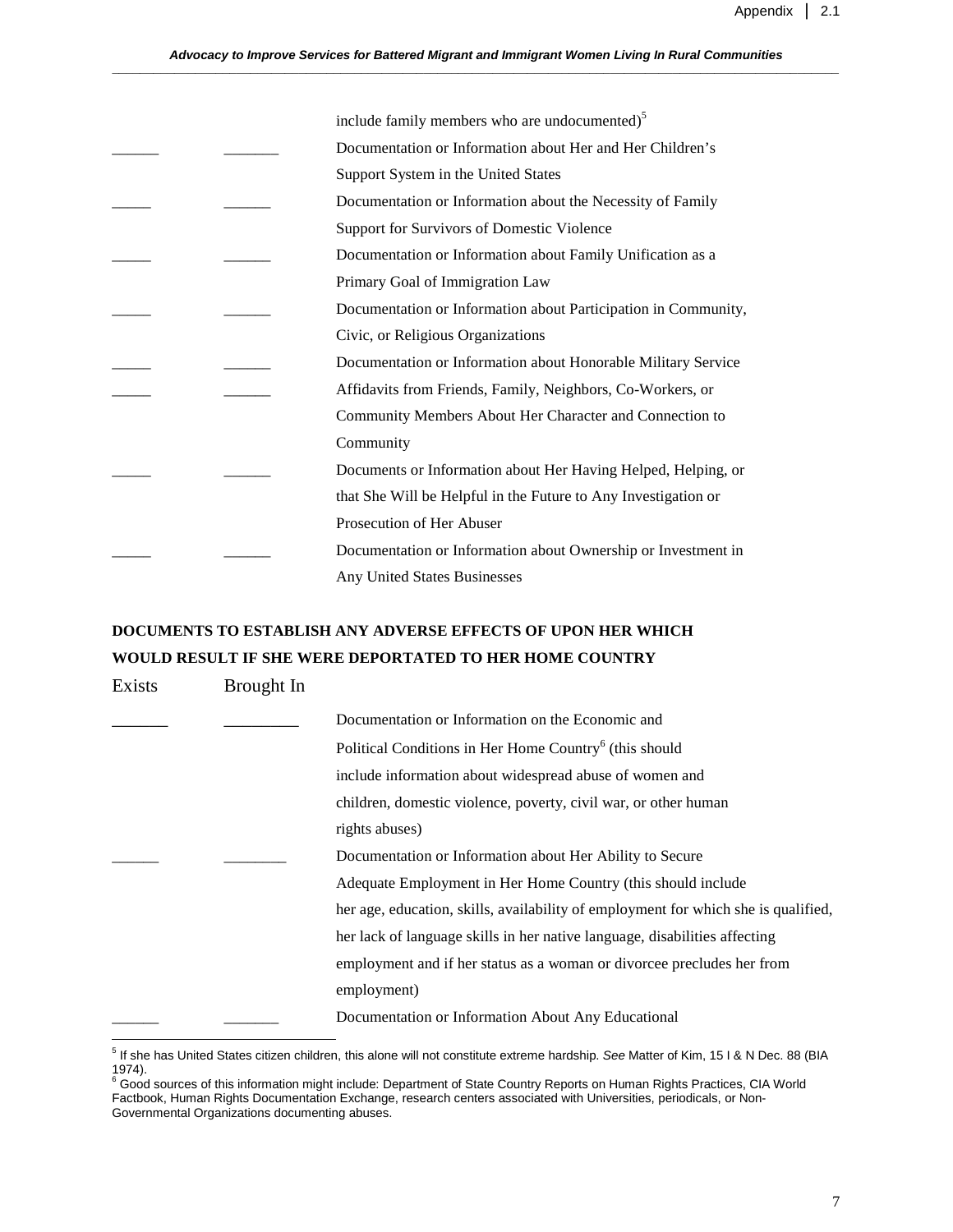|  | Opportunities and/or Irreparable Harm to Her Caused by          |
|--|-----------------------------------------------------------------|
|  | Disruption in Education                                         |
|  | Documentation or Information about Any of Her Achievements or   |
|  | Participation in Activities                                     |
|  | Documentation about the Stress for Domestic Violence Survivors  |
|  | to Leave Behind Family, Friends, Community, and the Familiar in |
|  | the United States                                               |
|  | Documentation or Information on Her Absence of Connection to    |
|  | Her Home Country                                                |
|  | Documentation or Information about Any Adverse Psychological    |
|  | <b>Impact Deportation Will Have Upon Her</b>                    |
|  |                                                                 |

### **DOCUMENTS TO ESTABLISH HER INABILITY IMMIGRATE TO THE UNITED STATES IN ANOTHER WAY**

Exists Brought In

Documentation or Information about Her Immigration History<sup>7</sup>

# **DOCUMENTS TO PROVE ADVERSE AFFECT ON HER CHILDREN IF SHE IS DEPORTED TO HER HOME COUNTRY (THE CHILD REMAINS IN THE UNITED STATES)**

| Exists | Brought In |                                                               |
|--------|------------|---------------------------------------------------------------|
|        |            | Name and Age of Each of Her Children                          |
|        |            | Documentation or Information About the Immigration Status of  |
|        |            | Her Children                                                  |
|        |            | Documentation or Information About Each of Her Children's     |
|        |            | Length of Residence in the United States                      |
|        |            | Documentation or Information about Whether She Will Be Able   |
|        |            | to Maintain a Relationship with Her Child if She is Deported  |
|        |            | Documentation or Information about the Child's Age and Length |
|        |            | of Residence in the United States and Lack of Language Skills |
|        |            | in the Language of Her Home Country                           |
|        |            | Documentation or Information about Trauma, Both Physical and  |
|        |            | Mental the Child Has Suffered                                 |
|        |            | Documentation or Information about the Trauma the Child Would |
|        |            | Suffer if Her/His Mother is Deported to Her Home Country      |
|        |            | Custody Order or Documentation of Pending Proceedings         |

 7 If there is another way for her to get remain in the United States, the immigration judge will not find she has established extreme hardship. See Matter of Anderson, 16 I & N 596 (BIA 1978).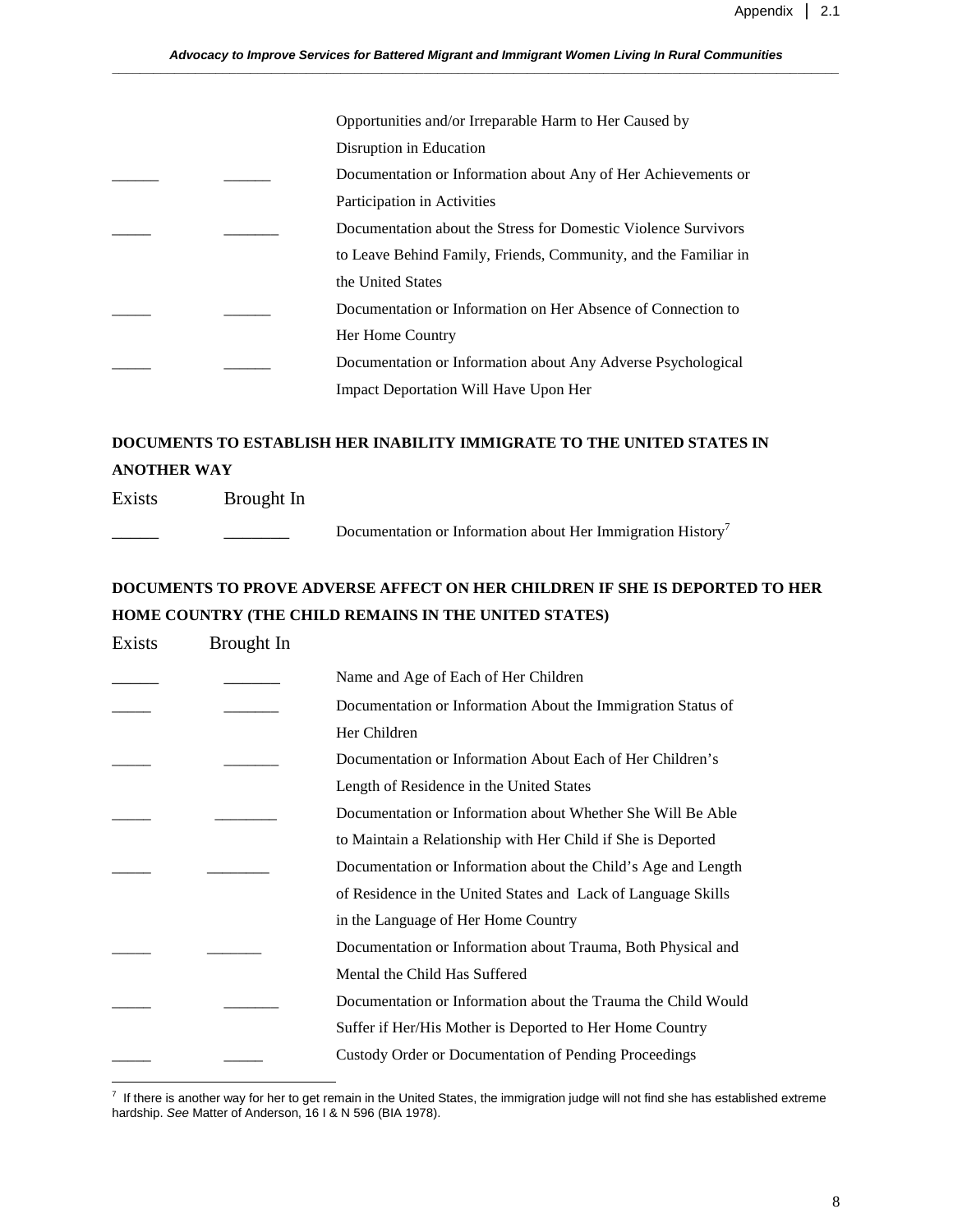|  | (include information about the likelihood the children will be in |
|--|-------------------------------------------------------------------|
|  | the sole custody of the abuser or put in foster care)             |
|  | Documentation or Information of Her Role as the Primary           |
|  | Caretaker                                                         |
|  | Documentation or Information about the Each of the Children's     |
|  | <b>Health Problems</b>                                            |
|  | Documentation or Information about Family Unification as a Goal   |
|  | of Immigration Law                                                |

## **DOCUMENTS TO PROVE ADVERSE AFFECT ON HER CHILDREN IF THEY ARE DEPORTED OR JOIN HER IN HER HOME COUNTRY**

|  | Name and Age of Each of Her Children                                |
|--|---------------------------------------------------------------------|
|  | Documentation or Information About the Immigration Status of        |
|  | Her Children                                                        |
|  | Documentation or Information About Each of Her Children's           |
|  | Length of Residence in the United States                            |
|  | Documentation or Information about Her Children's Ability to        |
|  | Speak the Native Language and Adjust to the Culture of Her          |
|  | Home Country                                                        |
|  | If the Children Were Born to Different Racial or Ethnic Groups      |
|  | Documentation or Information Explaining How This Would              |
|  | Impact Their Assimilation or Effect Their Treatment in Her Home     |
|  | Country                                                             |
|  | Documentation or Information About Any Educational                  |
|  | Opportunities and/or Irreparable Harm Caused by Disruption in       |
|  | Education                                                           |
|  | Documentation or Information about Each of Her Children's           |
|  | Achievements or Participation in Activities                         |
|  | Documentation or Information about the Each of the Children's       |
|  | <b>Health Problems</b>                                              |
|  | Documentation or Information about Unavailibility, Inaccessibility, |
|  | Or Inadequacy of Medical Facilities in Her Home Country to          |
|  | Treat Her Children's Health Problems                                |
|  | Documentation or Information about Any Adverse Psychological        |
|  | Impact Deportation Will Have Upon Each of Her Children              |
|  |                                                                     |

### **VAWA FACTORS OF EXTREME HARDSHIP**

#### **DOCUMENTS TO PROVE NATURE AND EXTENT OF PHYSICAL AND PSYCHOLOGICAL ABUSE**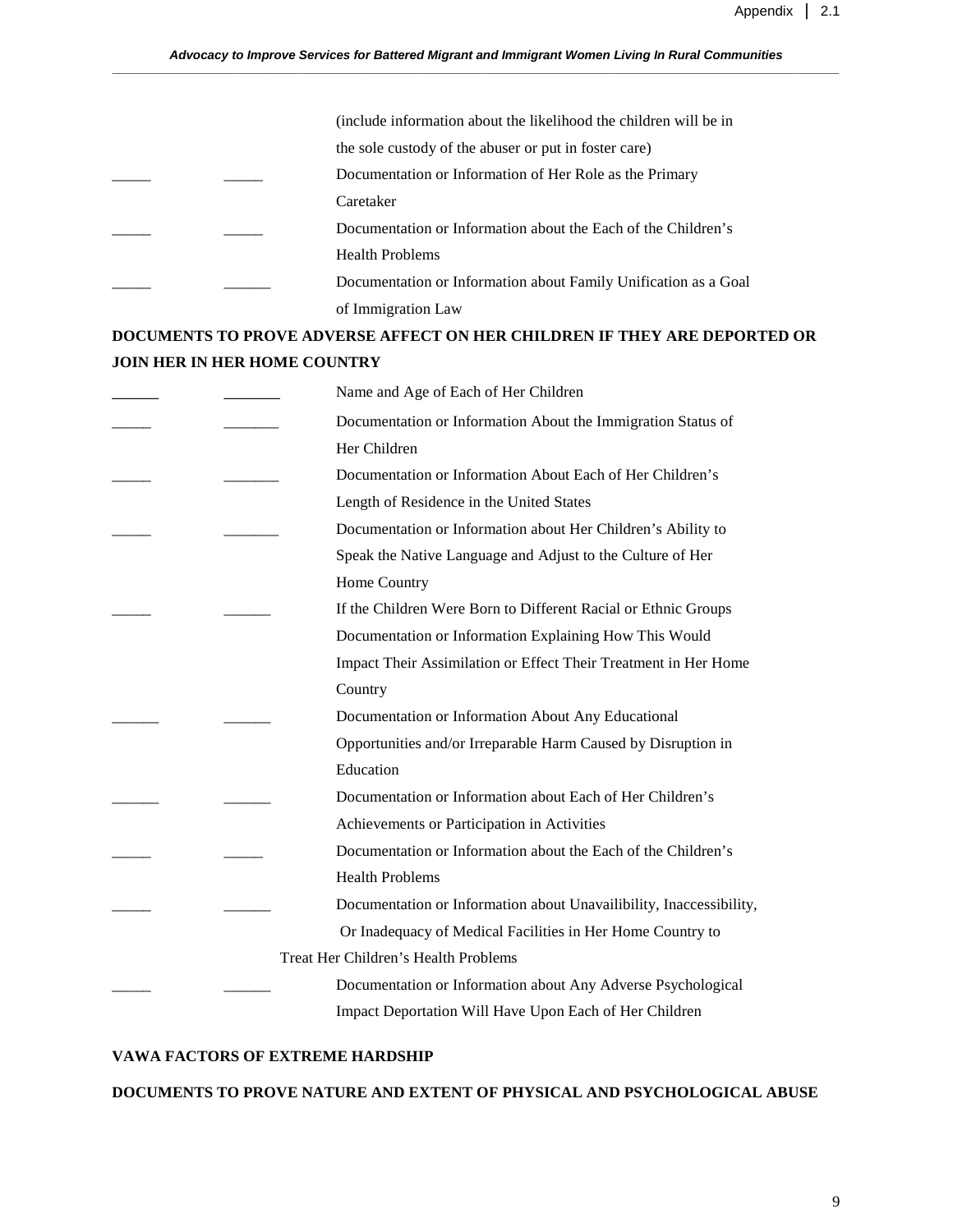| Exists | Brought In |                                                                                |
|--------|------------|--------------------------------------------------------------------------------|
|        |            | Sworn Declaration Documenting Abuse in Detail <sup>8</sup>                     |
|        |            | Medical Records (for treatment of both physical injuries                       |
|        |            | and psychological trauma to her or her children)                               |
|        |            | Hospital Records Documenting abuse (even if she did not tell                   |
|        |            | anyone at the hospital that her partner caused the abuse or even               |
|        |            | if she denied the injury was a result of domestic violence)                    |
|        |            | Police Reports or Call Logs (the police may not have filed a                   |
|        |            | report if she did not press charges)<br>Transcripts from 911 Calls             |
|        |            | Photographs of Any Injuries (include her face in each photo or                 |
|        |            | get an overall photo of her body and up close shots of individual              |
|        |            | injuries)                                                                      |
|        |            | Torn Clothing or Destroyed Property, or Photographs of                         |
|        |            | These Items                                                                    |
|        |            | Domestic Violence Shelter Records (if no records exist, affidavits             |
|        |            | From shelter workers)                                                          |
|        |            | Immigration Petitions Filed by the Abuser, but Not Completed                   |
|        |            | Approved VAWA Self-Petition                                                    |
|        |            | Convictions (limited to those that demonstrate the abuser's propensity towards |
|        |            | domestic abuse                                                                 |
|        |            | Certified Copies of Protection Orders, or Proof of Pending                     |
|        |            | <b>Protection Orders</b>                                                       |
|        |            | Victim Impact Statement Read During Criminal Sentencing                        |
|        |            | Documentation or Information about the Abuser's History of                     |
|        |            | Mental Illnesses or Threats of Suicide                                         |
|        |            | Documentation or Information about the Abuser's History of                     |
|        |            | Substance and Alcohol Abuse                                                    |
|        |            | Information about the Abuser's Access to Weapons                               |
|        |            | Affidavits of Witnesses to Abuse (anyone who saw or heard the                  |
|        |            | battery or assault, assisted her in fleeing, or even if near the               |
|        |            | incident evidence of an excited utterance may be admissible)                   |
|        |            | Affidavits of Family, Friends, Neighbors, Clergy, Community                    |
|        |            | Members Attesting to the Impact of the Abuse on Her or Her                     |
|        |            | Children or Other Family Members                                               |
|        |            | School Records (may document injuries or affect of abuse on her                |
|        |            | or her children)                                                               |
|        |            | Affidavits or Reports from Police, Judges, Medical Personnel,                  |
|        |            | School Officials, or Social Services about the Abuse                           |
|        |            |                                                                                |

 8 This is the most important piece of evidence. This evidence must be consistent with all will the evidence presented.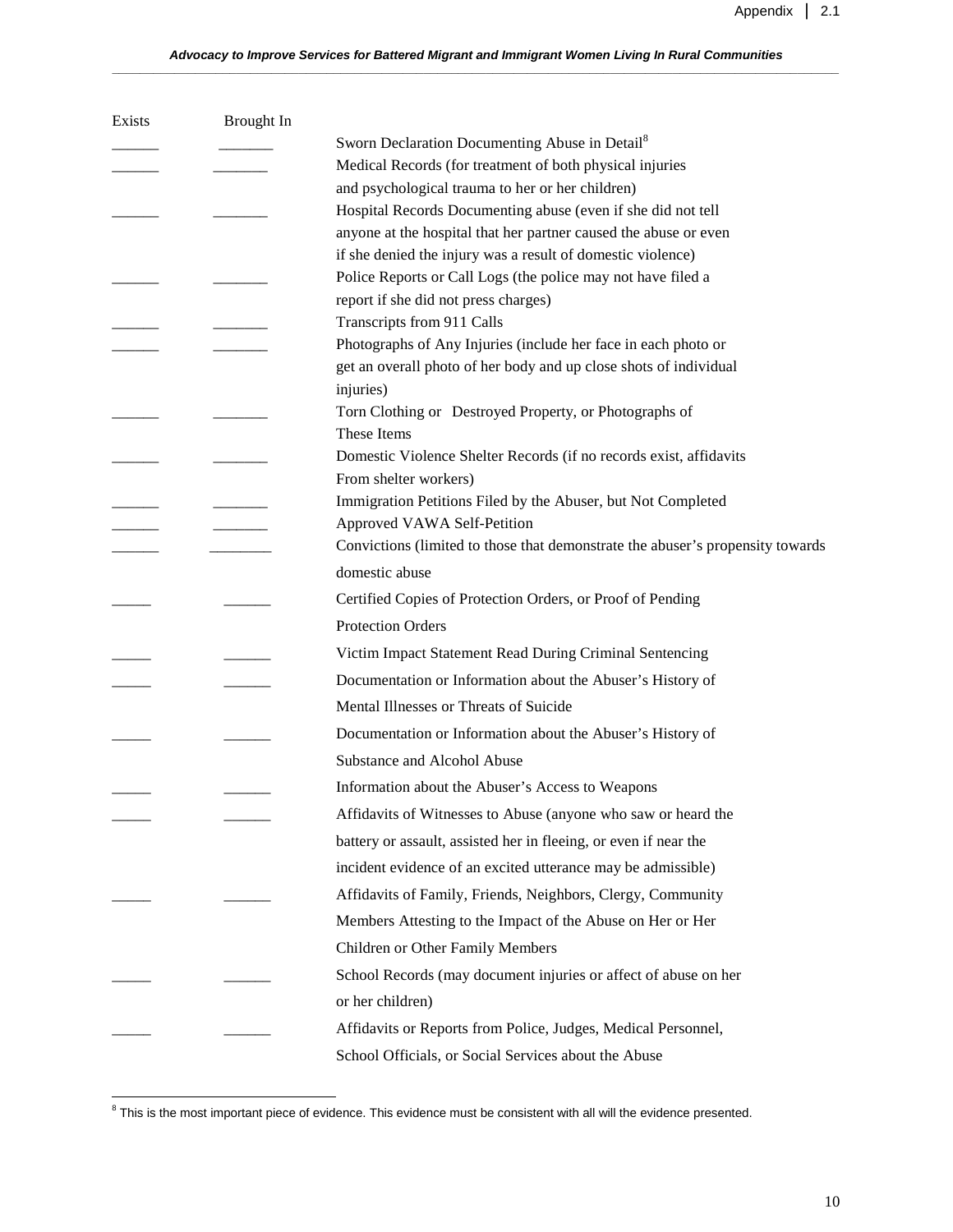Documentation or Information on the Inability of the Victim to Obtain Help (this may include social isolation, language barriers, lack of access to phone/transportation/money, evidence police do not respond to DV calls in her home country, her lack of familiarity or misconception about the law, dual arrest policy) Studies and Reports on the Characteristics of Abusers (including the power/control wheel)

## **DOCUMENTS TO PROVE IMPACT OF LOSS OF ACCESS TO THE UNITED STATES COURTS AND CRIMINAL JUSTICE SYSTEM**

This includes but is not limited to the victim's ability to obtain and enforce orders of protection, participate in criminal investigations, and prosecution of court orders regarding child support, maintenance, child custody, and visitation.

| Exists | Brought In |                                                                                   |
|--------|------------|-----------------------------------------------------------------------------------|
|        |            | Copies of Family and Criminal Laws in Her Home Country                            |
|        |            | (laws demonstrating they do not offer adequate protection or                      |
|        |            | orders from the United States are not enforceable) <sup>9</sup>                   |
|        |            | Documentation or Information that Comparable Assistance                           |
|        |            | Available To Her from United States Courts is Not Available                       |
|        |            | in Her Home Country (United States Courts may order                               |
|        |            | maintenance, child Support, counseling for the abuser, right to/use and           |
|        |            | possession of family home, police assistance, custody with stipulations, or grant |
|        |            | protection orders)                                                                |
|        |            | Pending Proceedings in the United States <sup>10</sup> (both criminal and         |
|        |            | civil)                                                                            |
|        |            | Immigration Status of Abused (likelihood he will be deported                      |
|        |            | back to her home country)                                                         |
|        |            | Proof of Necessity to Remain in the United States to Aid in an                    |
|        |            | Ongoing Investigation (affidavits from police and/or prosecution)                 |
|        |            | Proof of Existing, Prior, or Pending Orders Which Would Lose                      |
|        |            | Effect in Her Home Country (may include protection orders, child                  |
|        |            | support, maintenance, or alimony)                                                 |
|        |            | Documentation or Information about Violence Against Women in                      |
|        |            | Her Home Country (this should include both the country's inaction to protect      |
|        |            | women from their abusers and the prevalence                                       |
|        |            | of violence against women particularly domestic violence)                         |

 9 You can get certified copies of foreign law from the Library of Congress at (202) 707-5065. Another source for foreign law is findlaw.com.<br><sup>10</sup> Experts note child custody disputes are compelling hardship factors. A grant of custody is meaningless if the parent, and not the

child, is deported and an abusive parent remaining in the United States would be free to open the custody decision without challenge.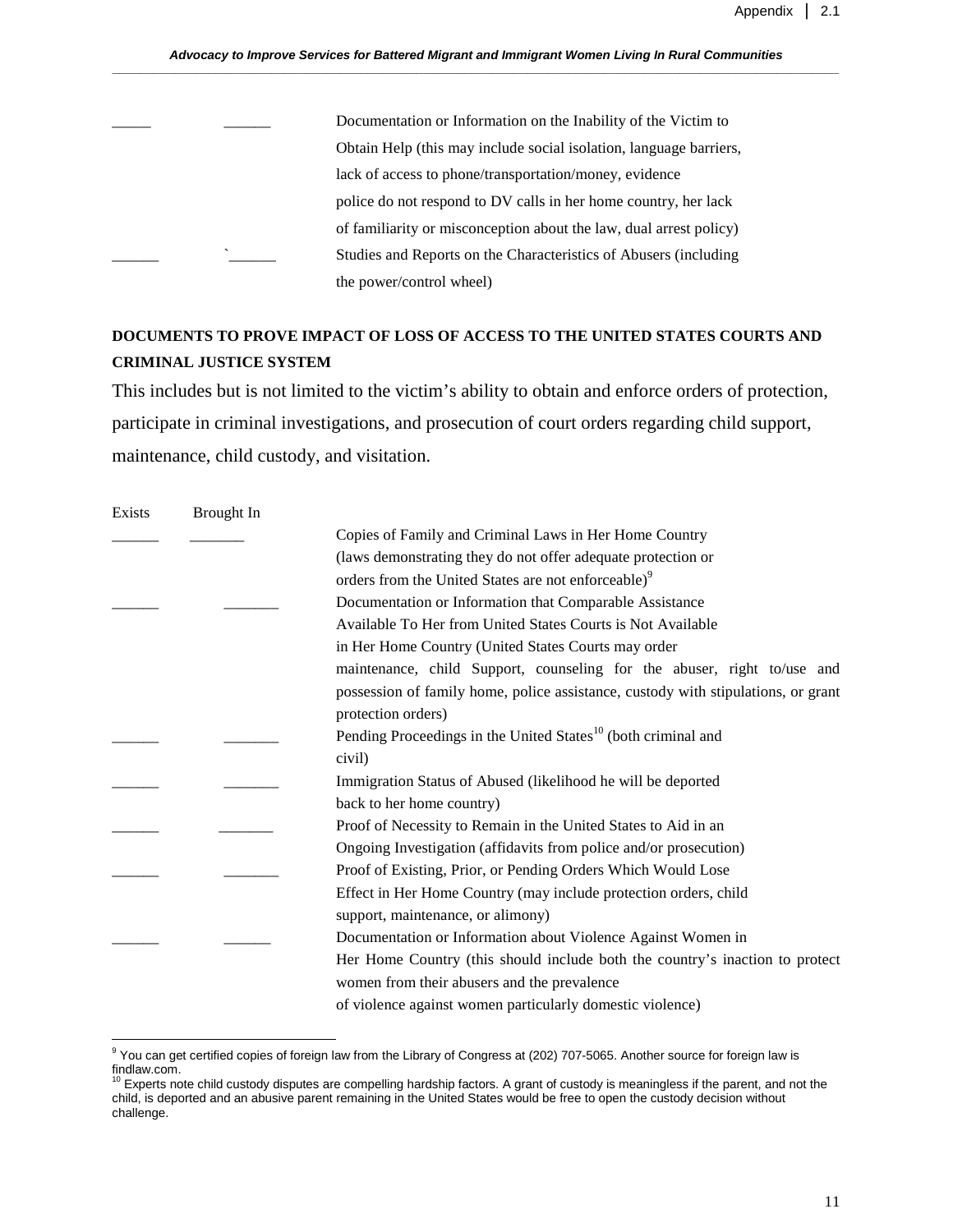| Documentation or Information about Parental Rights in Her        |
|------------------------------------------------------------------|
| Home Country                                                     |
| Documentation or Information Children Will Be Unable to          |
| Accompany Her to Home Country and Will Be Left in the Care of    |
| the Abuser or Foster Care <sup>11</sup>                          |
| Affidavits from Persons from Her Home Country Attesting to the   |
| Lack of Enforcement of Certain Family or Criminal Laws           |
| Documentation or Information about the Abuser's Custody or       |
| Potential to Gain Custody; Thereby, Depriving Her of Access to   |
| Her Children                                                     |
| Documentation or Information Demonstrating Her Efforts to Seek   |
| Help from the Justice System (if the victim did not seek help or |
| was unsuccessful in seeking help, her own affidavit or an        |
| affidavit from another person about her fears of the abuser or   |
| unfamiliarity of the law or inability to access the law, etc.)   |

# **DOCUMENTS TO PROVE EXISTENCE OF LAWS AND SOCIAL PRACTICES OR ATTITUDES IN HER HOME COUNTRY THAT PUNISH HER OR HER CHILDREN BECAUSE THEY ARE SURVIVORS OF DOMESTIC VIOLENCE AND HAVE TAKEN STEPS TO LEAVE AN ABUSIVE HOUSEHOLD**

| Copies of Laws in Her Home Country Which Punish Domestic       |
|----------------------------------------------------------------|
| Violence Survivors or Single Women or Mothers in Her Home      |
| Country (this may include laws effectively preventing her from |
| gainful employment, owning property, getting or enforcing a    |
| support order, having custody of her children, or remarriage)  |
| Documents or Information of Practices or Customs               |
| Which Punish Her or Her Children                               |
| Documentation or Information on Cultural Attitudes About       |
| Domestic Violence, Marriage, and Families in Her Home Country  |
| Affidavits from Domestic Violence Survivors in Her Home        |
| Country Attesting to the Treatment of Survivors                |

## **DOCUMENTS TO PROVE ABUSER'S ABILITY TO TRAVEL TO HER HOME COUNTRY AND INABILITY OR UNWILLINGNESS OF THE AUTHORITIES OF HER COUNTRY TO PROTECT HER OR HER CHILDREN:**

Exists Brought In

<u>.</u>

Exists Brought In

Documentation or Information about Abuser's Immigration Status

 $11$  Courts have held the rights of a United States citizen child are not violated when his or her parent is deported, even if the deported parent is the child's primary caretaker. See Martha R. Mahoney, Legal Images of Battered Women, 90 Mich. L. Rev. 1, 39- 40 (1991).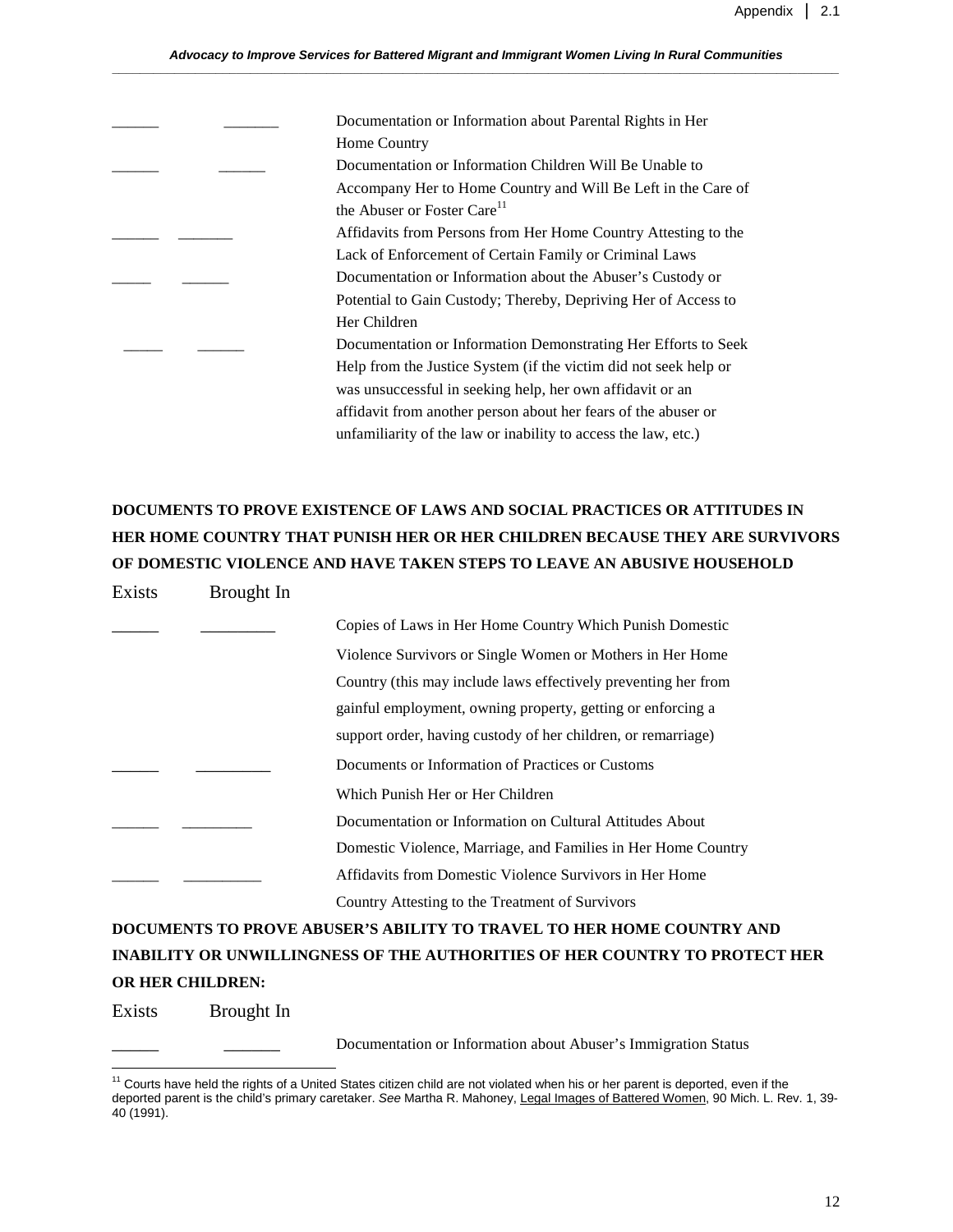|  | in the United States and Abroad (this should include whether the              |
|--|-------------------------------------------------------------------------------|
|  | abuser is also a citizen in her same home country)                            |
|  | Copies of Abuser's Foreign Travel Documents                                   |
|  | Documentation or Information about Abuser's Application for a                 |
|  | Passport or Visa                                                              |
|  | Abuser's Financial Information (this information should include               |
|  | abuser's access to funds for travel)                                          |
|  | Documentation or Information about Abuser's Connections to or                 |
|  | Position in Her Home Country (for example if her husband is a                 |
|  | diplomat or military leader the system may protect him)                       |
|  | Documentation or Information about Abuser's Ability to Locate                 |
|  | Her or Her Children in Her Home Country (this may include                     |
|  | abuser's ability to speak the native language, existence and level of contact |
|  | between abuser and residents of her home country, and abuser's status in her  |
|  | home country)                                                                 |
|  | Documentation or Information about Abuser's Stalking Behavior                 |
|  | or Monitoring of Her or Her Children                                          |
|  | Affidavits From Her or Her Family Member's About the Abuser's                 |
|  | Threats                                                                       |
|  | Documentation or Information about Abuser Traveling to Her                    |
|  | Home Country to Continue Perpetrating the Abuse                               |

## **DOCUMENTS TO PROVE THE LIKELIHOOD THE ABUSER'S FAMILY, FRIENDS, OR OTHERS ACTING ON HIS BEHALF IN HER HOME COUNTRY WOULD PHYSICALLY OR PSYCHOLOGICALLY HARM HER OR HER CHILDREN**

| Exists | <b>Brought</b> In |                                                                            |
|--------|-------------------|----------------------------------------------------------------------------|
|        |                   | Documentation or Information of Social or Cultural Practices <sup>12</sup> |
|        |                   | Documentation or Information Abuser Has Family or Friends in               |
|        |                   | Her Home Country and Description of Abuser's Level of Contact              |
|        |                   | With Each Person (include in particular if the abuser's family or          |
|        |                   | friends live in the same area as her support network and she is            |
|        |                   | unable to avoid them)                                                      |
|        |                   | Documentation or Information about Abuser's Manipulation of                |
|        |                   | Third Parties to Perpetrate his Abuse, Harass, or Monitor Her or           |
|        |                   | Her Children                                                               |
|        |                   | Affidavits Documenting Threats or Acts of Violence,                        |
|        |                   |                                                                            |

 $12$  Good sources for this information are the Department of State Country Reports on Human Rights published annually and the Central Intelligence Agency World Factbook updated every other week online.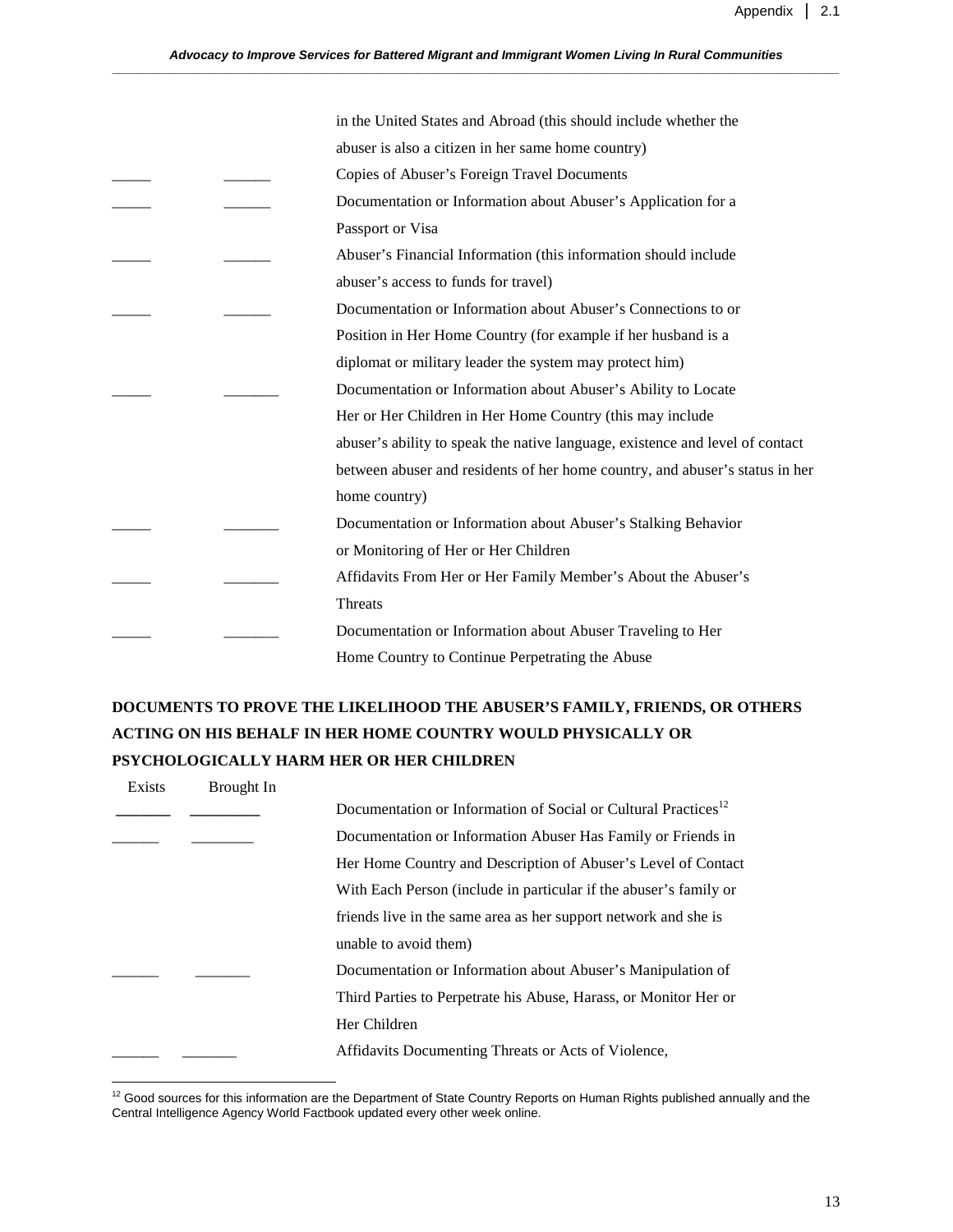Harassment, or Monitoring Perpetrated by the Abuser's Family, Friends or Other Third Party's Acting on His Behalf

# **DOCUMENTS TO PROVE HER AND/OR HER CHILDREN'S NEEDS FOR SOCIAL, MEDICAL, MENTAL HEALTH OR OTHER SUPPORTIVE SERVICES FOR VICTIMS OF DOMESTIC VIOLENCE THAT ARE EITHER UNAVAILABLE, INADEQUATE OR NOT REASONABLY ACCESSIBLE IN HER HOME COUNTRY**

Exists Brought In

| Documentation or Information of Lack of Unavailability,                                                                          |
|----------------------------------------------------------------------------------------------------------------------------------|
| Inaccessibility, or Inadequacy of Services in Home Country (may                                                                  |
| include affidavits from service providers, experts, advocates, university                                                        |
| professors, or persons residing in her home county who have knowledge of the                                                     |
| services)                                                                                                                        |
| Documentation or Information about Services Her or Her Child                                                                     |
| is Currently Utilizing (this should include information about any                                                                |
| trust relationships that have developed with service providers)                                                                  |
| Documentation or Information of the Existence of Child in the                                                                    |
| House During the Abuse                                                                                                           |
| Psychological Evaluations of Her or Her Child Who Was Either                                                                     |
| Abused or Witness to the Abuse (evidence can include                                                                             |
| affects of abuse, such as behavioral problems, lowered grades,                                                                   |
| depression, or other health problems, etc.)                                                                                      |
| Medical Reports (for treatment of both physical injuries                                                                         |
| and psychological trauma to her or her children)                                                                                 |
| Hospital Records Documenting abuse (even if she did not tell<br>anyone at the hospital that her partner caused the abuse or even |
| if she denied the injury was a result of domestic violence)                                                                      |
| Studies and Reports about Effect of Domestic Violence on                                                                         |
| Victims and/or Witnesses of Abuse                                                                                                |
|                                                                                                                                  |
| Affidavits about Impact of Domestic Violence on Her or Her                                                                       |
| Children                                                                                                                         |

### 15. 3 YEARS CONTINUOUS PHYSICAL PRESENCE**<sup>13</sup>**

<u>.</u>

 $13$  The battered immigrant victim must establish 3 years continuous, physical presence in the United States as one of the requirements for being granted cancellation of removal. Continuous, physical presence is defined as not leaving the United States for either "more than 90 days at one time," or "more than 180 days total" in the past 3 years.See INA 240A(b)(2)(B), 8 U.S.C §1229b(b)(2)(B). Brief periods of absence from the United States for less than 90 days, or 180 days total do not interrupt continuous, physical presence. Any absence from the United States, which is "brief, casual, and innocent, not meaningfully interruptive of physical presence," will not stop the accumulation of continuous, physical presence. The term 'brief' is not clearly defined as any fixed term, so it would be evaluated based on her individual circumstances. The purpose for the trip would be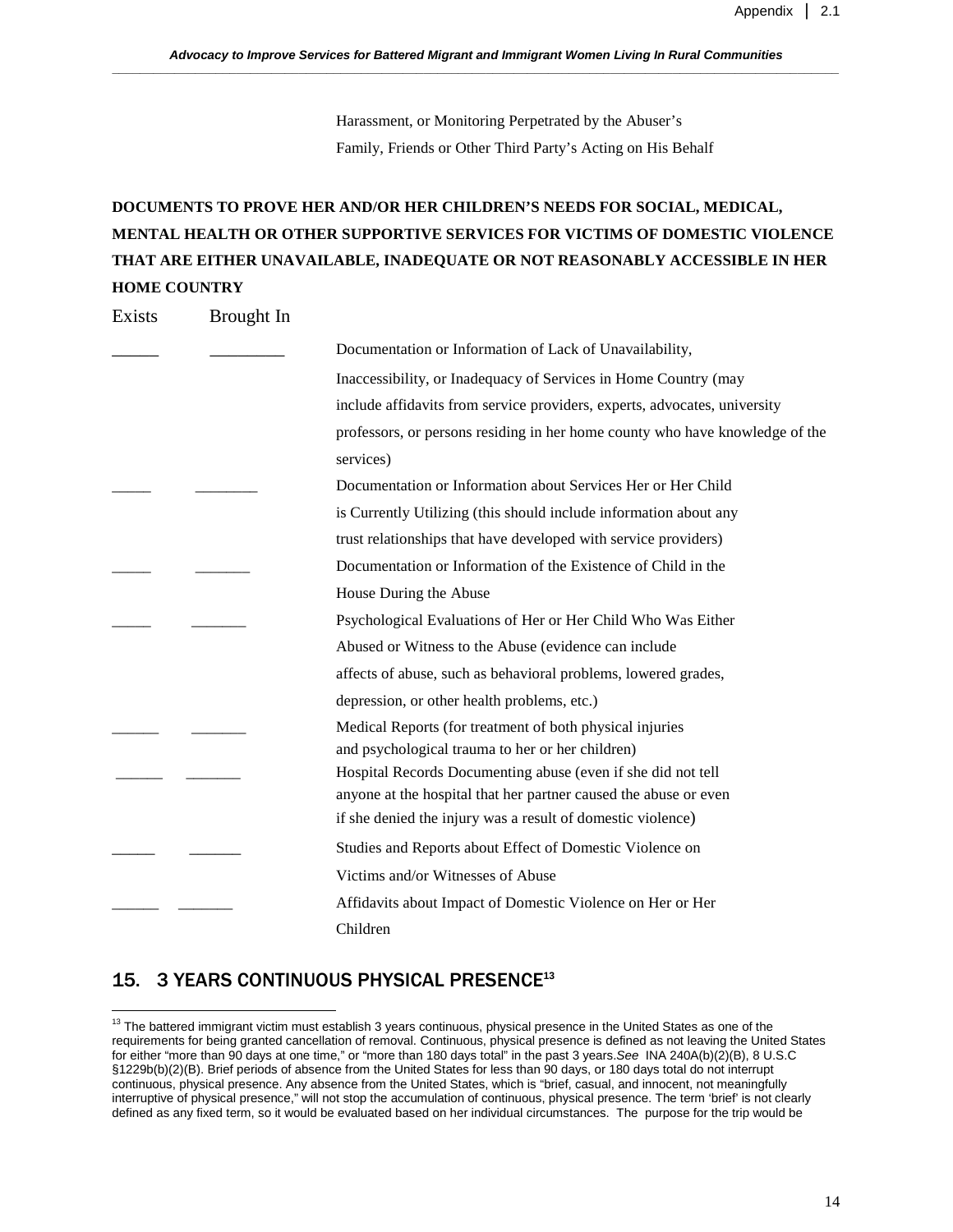The following is a comprehensive list of evidence to establish continuous, physical presence in the United States.

#### **DOCUMENTS ESTABLISH CONTINUOUS PHYSICAL PRESENCE IN THE UNITED STATES**

| <b>Exists</b> | Brought In               |                                                                     |
|---------------|--------------------------|---------------------------------------------------------------------|
|               |                          | Her Own Declaration Attesting to 3 Years Continuous Physical        |
|               |                          | Presence in the United States (include a list of all her residences |
|               |                          | for the past 3 years)                                               |
|               |                          | Copy of All Income Tax Returns Filed Either by Her or Jointly       |
|               |                          | Her Spouse (if tax returns were not filed she will have to file     |
|               |                          | back taxes)                                                         |
|               |                          | Copies of Lease Agreements, Rental Receipts or Mortgage             |
|               |                          | Payments (if her name is not on any of these documents              |
|               |                          | provide information establishing she resided with her spouse or     |
|               |                          | another person at these times) <sup>14</sup>                        |
|               |                          | Any Mail Addressed to Her at her Residence                          |
|               |                          | Utility Bills in Her Name or Same Address as Her Residence          |
|               | <b>Contract Contract</b> | Employment Records (this may include W-2's, paystubs, or            |
|               |                          | affidavits from employers or co-workers) <sup>15</sup>              |
|               |                          | <b>Copies of Bank Statements</b>                                    |
|               |                          | <b>Copies of Credit Card Statements</b>                             |
|               |                          | <b>Insurance Policies</b>                                           |
|               |                          | Birth Records of Children Born in the United States                 |
|               |                          | Copy of Driver's License, if Lawfully Obtained                      |
|               |                          | Medical Records (should include her address)                        |
|               |                          | Court Records (including protective, custody, or support orders     |
|               |                          | with her address)                                                   |
|               |                          | <b>School Records</b>                                               |
|               |                          |                                                                     |

particularly important. See Rosenberg v. Fleuti, 74 U.S. 449 (1963).

<sup>15</sup> You must account for any periods of unemployment so there are no gaps in the timeline. For example, if she stayed at home to raise her children indicate this.

If a battered immigrant victim must flee the United States in order to flee the abuse, her absence does not interrupt her continuous, physical presence in the United States. If the battered immigrant victim is absent from the United States because of the abuse, the clock on accruing continuous, physical presence stops and will resume when she returns to the United States. Even if her absence is over 180 days total, it will not interrupt her continuous, physical presence so long as the absence is connected to the abuse. INA 240A(b)(2)(B), 8 U.S.C. §1229b. "Illegal entry or re-entry does not necessarily render a departure meaningfully interruptive." See Catholic Social Services v. Meese, 85 F. Supp. 1149, (E.D. Cal. 1988). If she has entered the United States illegally and fled because of the abuse it will not meaningfully interrupt continuous, physical presence. However, a person who leaves the United States in violation of the law, for example to avoid arrest, is not absent for an innocent reason and this will stop the accumulation of continuous, physical presence. The 3 years continuous, physical presence must be accrued by the beginning of removal proceedings. A battered immigrant may continue to accrue continuous physical presence after she is issued her Notice to Appear up until the day her removal proceedings begin. See INA §240A(b)(2)(A)(ii), 8 U.S.C. §1229b(b)(2)(A)(ii).<br><sup>14</sup> Please note she is not required to have co-habitated with the abuser during the 3 years.